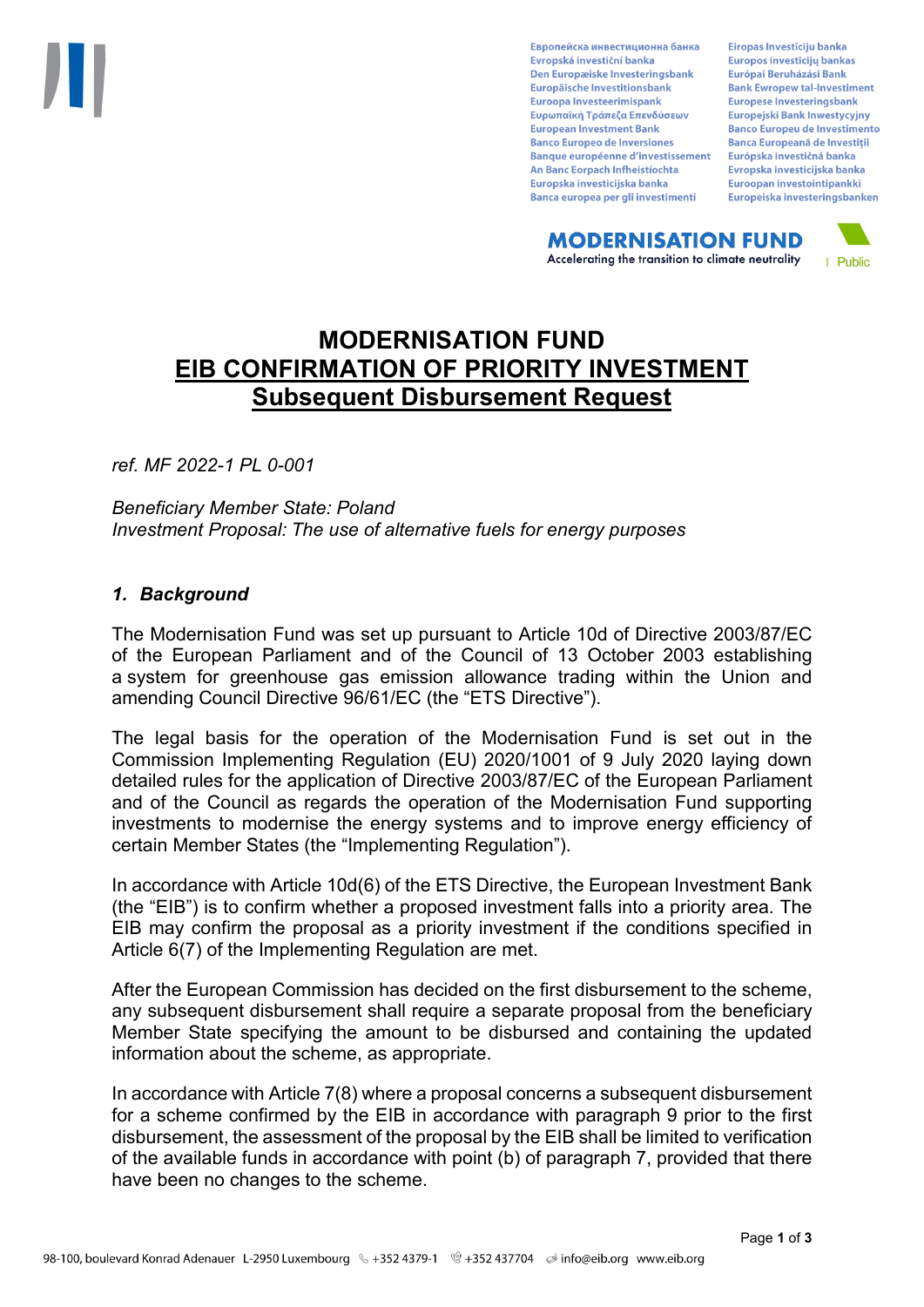

# *2. Investment proposal*

Pursuant to Article 4(2) (second sentence) of the Implementing Regulation, Poland (the "beneficiary Member State") submitted on 24/02/2022 to the EIB an investment proposal concerning a subsequent disbursement from the Modernisation Fund for the "The use of alternative fuels for energy purposes" (Modernisation Fund reference number MF 2022-1 PL 0-001).

The investment scheme "The use of alternative fuels for energy purposes" was confirmed as a priority investment proposal by the EIB on 12/10/2021 (Modernisation Fund reference number MF 2021-2 PL 0-004).

The investment proposal concerns a scheme for the period 2021-2030 relating to the recovery of energy from alternative fuels (residual waste that is not reusable or recyclable) in the conditions of high-efficiency cogeneration.

The European Commission issued Decision C(2021)9135 on disbursement of the revenues of the Modernisation Fund under Directive 2003/87/EC on 06 December 2021.

The EIB has disbursed an amount of EUR 44 400 000 of the revenues of the Modernisation Fund.

The beneficiary Member State has requested funding of EUR 177 600 000 for a subsequent disbursement under the proposed scheme.

# *3. Compliance with the conditions for priority investment*

- a) The beneficiary Member State has confirmed that there have been no changes to the scheme.
- b) The beneficiary Member State has sufficient funds available for the requested disbursement according to the statement of the available funds referred to in Article 5(1) of the Implementing Regulation and after deduction of any amounts to be disbursed for investments already confirmed in accordance with Article 6(9) of the Implementing Regulation.

# *4. Conclusions*

The EIB has assessed the subsequent disbursement proposal based on the information submitted by the beneficiary Member State in accordance with Article 4(2) (second sentence) of the Implementing Regulation. Given the beneficiary Member State has confirmed there has been no change to the scheme EIB's assessment is limited to the verification of available funds as set out in Article 6(8) of the Implementing Regulation. EIB confirms that sufficient funds are available for the disbursement requested.